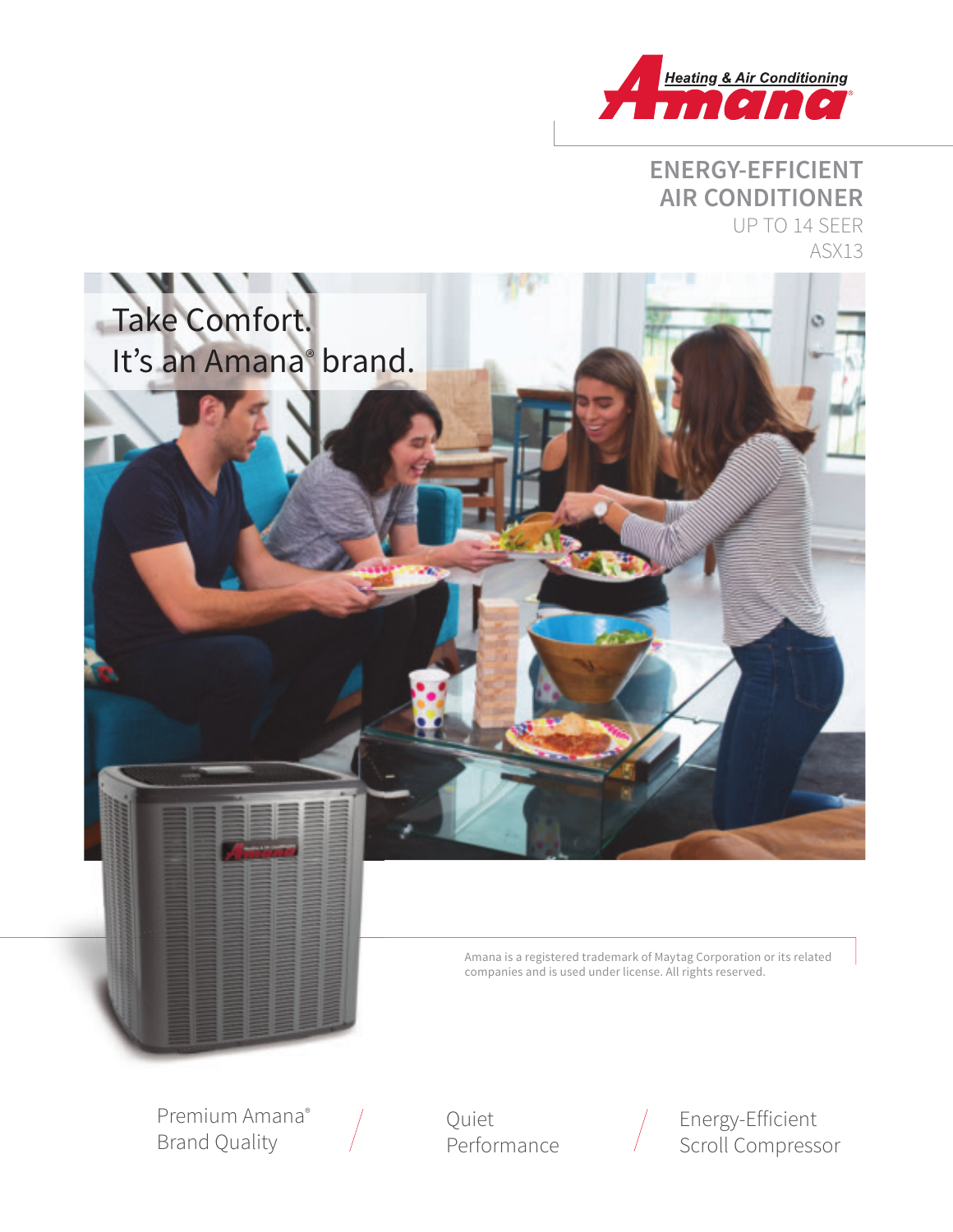**ENERGY-EFFICIENT AIR CONDITIONER**

ASX13 | UP TO 14 SEER



#### **Copeland® CoreSense Diagnostics**

Constantly monitoring the performance of your Amana brand air conditioner, this advanced diagnostics system provides insight for accurate troubleshooting and quick diagnosis and repairs. Using the compressor as a sensor, CoreSense Diagnostics delivers active protection and will proactively shut the system down should it detect conditions that could damage to compressor. As a result, catastrophic failures and extensive, costly repairs are often avoided.



#### **Quiet Performance**

You can be assured that your Amana brand air conditioner will provide you with quiet operation. To minimize operating sounds, we've acoustically engineered our systems with enhancements such as a specially designed sound-control top.



#### **Energy Efficiency**

Energy efficiency equates to cost savings. Your Amana brand ASX13 Air Conditioner offers up to 14 SEER energy-efficiency performance. "SEER" stands for Seasonal Energy Efficiency Ratio, a measure used by the U.S. Department of Energy to rate the cooling efficiency of air conditioners and heat pumps. The higher the SEER, the greater the efficiency—and the lower the operating cost. Compared to lower SEER units found in many homes, am Amana brand ASX13 Air Conditioner can provide significant savings on your electric bill.

# Distinguishing features: **How the Amana<sup>®</sup> brand makes your decision easier** Distinguishing features:

The purchase of an indoor comfort system is not one to be taken lightly. However, it's one you can make with an air of confidence when you consider all that distinguishes the venerable Amana<sup>®</sup> brand.

#### Comforting craftsmanship

Innovative engineering, world-class manufacturing processes and the relentless drive to ensure each unit lives up to our uncompromising standards — these attributes define the Amana brand and result in the premium performance homeowners have come to expect from an American legend. Assembled in facilities in Tennessee and Texas, Amana brand products are built to last and last and last.

Confidence-inspiring compressor With Amana brand air conditioners, your comfort and savings start with an energy-efficient scroll compressor designed to provide years of reliable cooling comfort. The scroll compressor is complemented by our

durable, high-efficiency condensing coil, which is made with corrugated aluminum fins and refrigerationgrade copper tubing.

#### The security of the Amana brand's amazing limited warranty\*

To truly seal the deal, an Amana brand ASX13 Air Conditioner is backed by an industry-leading limited warranty\*. In fact, all Amana brand air conditioners feature a 10-Year Parts Limited Warranty\*. The longevity of premium Amana brand products combined with this excellent warranty\* coverage offers you a level of purchase protection that's the stuff of legend.

#### **LIMITED WARRANTY PROTECTION**



\* Complete warranty details available from your local dealer or at www.amana-hac.com. To receive the 10-Year Parts Limited Warranty, online registration must be completed within 60 days of installation. Online registration is not required in California or Quebec.

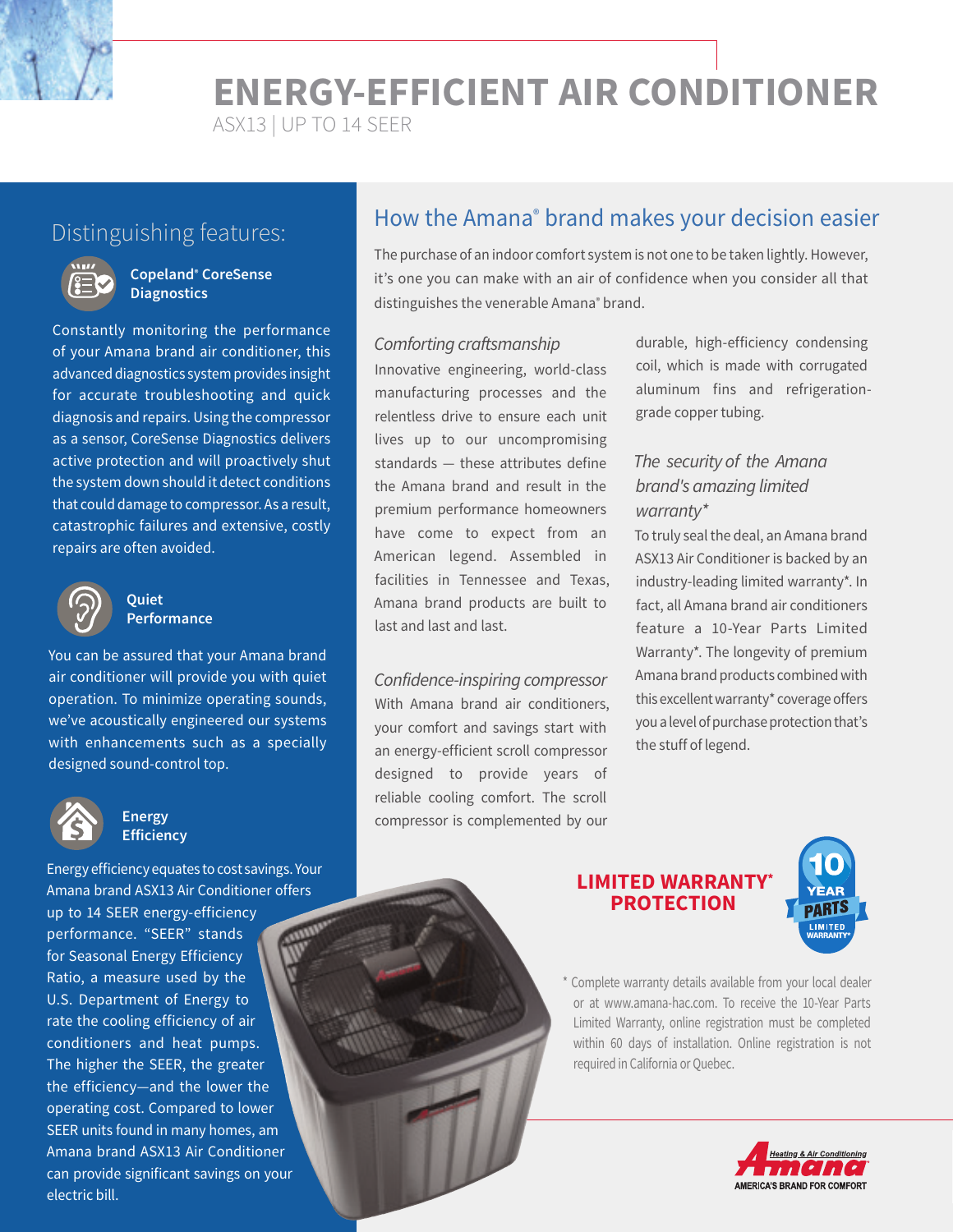

# The Amana® brand ASX13 Energy-Efficient Air Conditioner advantages:

- $\blacktriangleright$  High-Efficiency Scroll Compressor Designed to provide years of reliable cooling comfort, it provides up to 14 SEER cooling performance for lower energy bills compared to lower SEER compressors.
- $\bullet$  Single-Speed Condenser Fan Motor With advanced fan design, it provides dependable, quiet airflow across the condensing coil.
- LCopeland® ComfortAlert™ Diagnostics Advanced diagnostics constantly monitor your air conditioner system, reducing failures and pinpointing trouble spots for a fast fix.
- LEfficient Cooling Capacity Five millimeter, refrigeration-grade premium copper tubing and aluminum fin condenser coil configuration deliver outstanding heat transfer properties with R-410A refrigerant.
- $\blacktriangleright$  Factory-Installed Inline Filter Drier Protects the refrigerant system from dirt and moisture for longer service life compared to a unit without a filter drier.
- $\bullet$  Quiet Operation Acoustically engineered, highdensity sound control blanket helps to reduce noise levels compared to units without sound blankets for years of quiet comfort.
- $\blacktriangleright$  Heavy-Gauge Galvanized Steel Enclosure with Sound-Control Top – With advanced fan design, it provides dependable, quiet airflow across the condensing coil.

#### **EXTENDED SERVICE PLANS AVAILABLE**

For even greater peace-of-mind, ask your dealer or visit our website at www.amana-hac.com for more details about Asure SM,an affordable Parts and/or Labor Extended Service Plan for your entire Amana brand HVAC system.

### A legacy of comfort The impeccable reputation of an American original

Amana brand heating and cooling systems are a part of the enduring legacy of one of America's most recognized and respected brands. Originating eight decades ago in Amana, Iowa, the brand is synonymous with long-lasting, premium quality products — from home appliances to heating and air conditioning equipment. Chances are, you and generations before you have enjoyed the dependable performance and longevity the Amana brand continues to deliver.